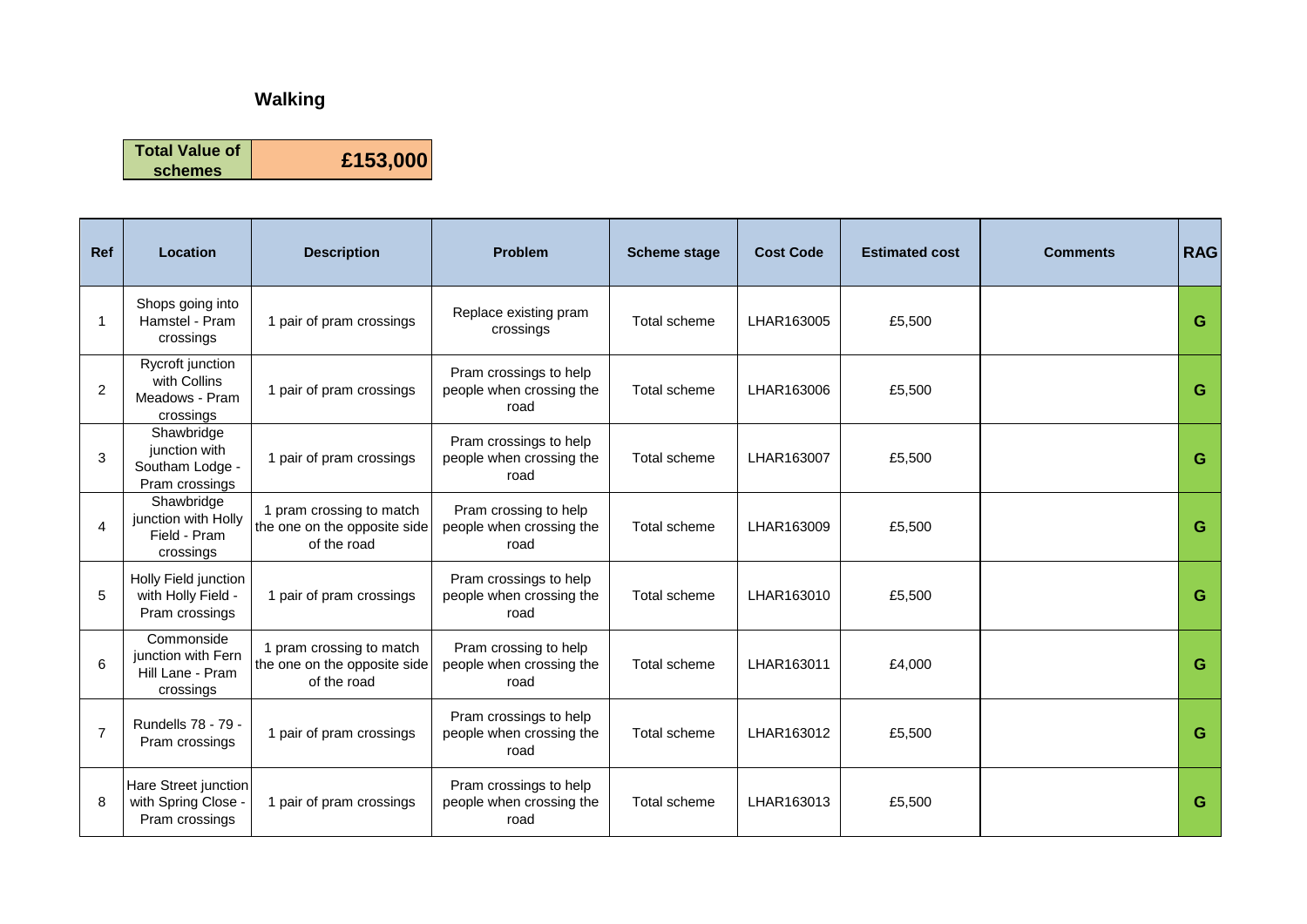| Ref | Location                                                                    | <b>Description</b>                                                 | <b>Problem</b>                                             | <b>Scheme stage</b> | <b>Cost Code</b> | <b>Estimated cost</b> | <b>Comments</b> | <b>RAG</b> |
|-----|-----------------------------------------------------------------------------|--------------------------------------------------------------------|------------------------------------------------------------|---------------------|------------------|-----------------------|-----------------|------------|
| 9   | <b>Helions Road</b><br>Junction with<br>Harberts Road -<br>Pram crossings   | 1 pair of pram crossings                                           | Pram crossings to help<br>people when crossing the<br>road | Total scheme        | LHAR163014       | £5,500                |                 | G          |
| 10  | Willowfield junction<br>with Tendring Road<br>- Pram crossings              | 2 x pairs of pram crossings                                        | Pram crossings to help<br>people when crossing the<br>road | <b>Total scheme</b> | LHAR163015       | £9,500                |                 | G          |
| 11  | Maunds Hatch<br>junction with<br>Maunds Hatch -<br>Pram crossings           | 1 pair of pram crossings in<br>the vicinity of the Co-Op           | Pram crossings to help<br>people when crossing the<br>road | <b>Total scheme</b> | LHAR163019       | £5,500                |                 | G          |
| 12  | <b>Tendring Road</b><br>junction with<br>Partridge Road -<br>Pram crossings | 1 pair of pram crossings                                           | Pram crossings to help<br>people when crossing the<br>road | Total scheme        | LHAR163021       | £5,500                |                 | G          |
| 13  | <b>Tawneys Road</b><br>junction with The<br>Fairways - Pram<br>crossings    | 1 pair of pram crossings                                           | Pram crossings to help<br>people when crossing the<br>road | Total scheme        | LHAR163023       | £6,500                |                 | G          |
| 14  | Waterhouse Moor -<br>Pram crossings                                         | Request for 2 x pairs of<br>pram crossings down<br>Waterhouse Moor | Pram crossings to help<br>people when crossing the<br>road | Total scheme        | LHAR163026       | £11,000               |                 | G          |
| 15  | Finchmoor - Pram<br>crossings                                               | Request for additional pram<br>crossings down Finchmoor            | Pram crossings to help<br>people when crossing the<br>road | Total scheme        | LHAR163028       | <b>TBC</b>            | In validation.  | V          |
| 16  | Abercrombie Way<br>junction with<br>Woodcroft - Pram<br>crossings           | 1 pair of pram crossings                                           | Pram crossings to help<br>people when crossing the<br>road | Total scheme        | LHAR163029       | <b>TBC</b>            | In validation.  | V          |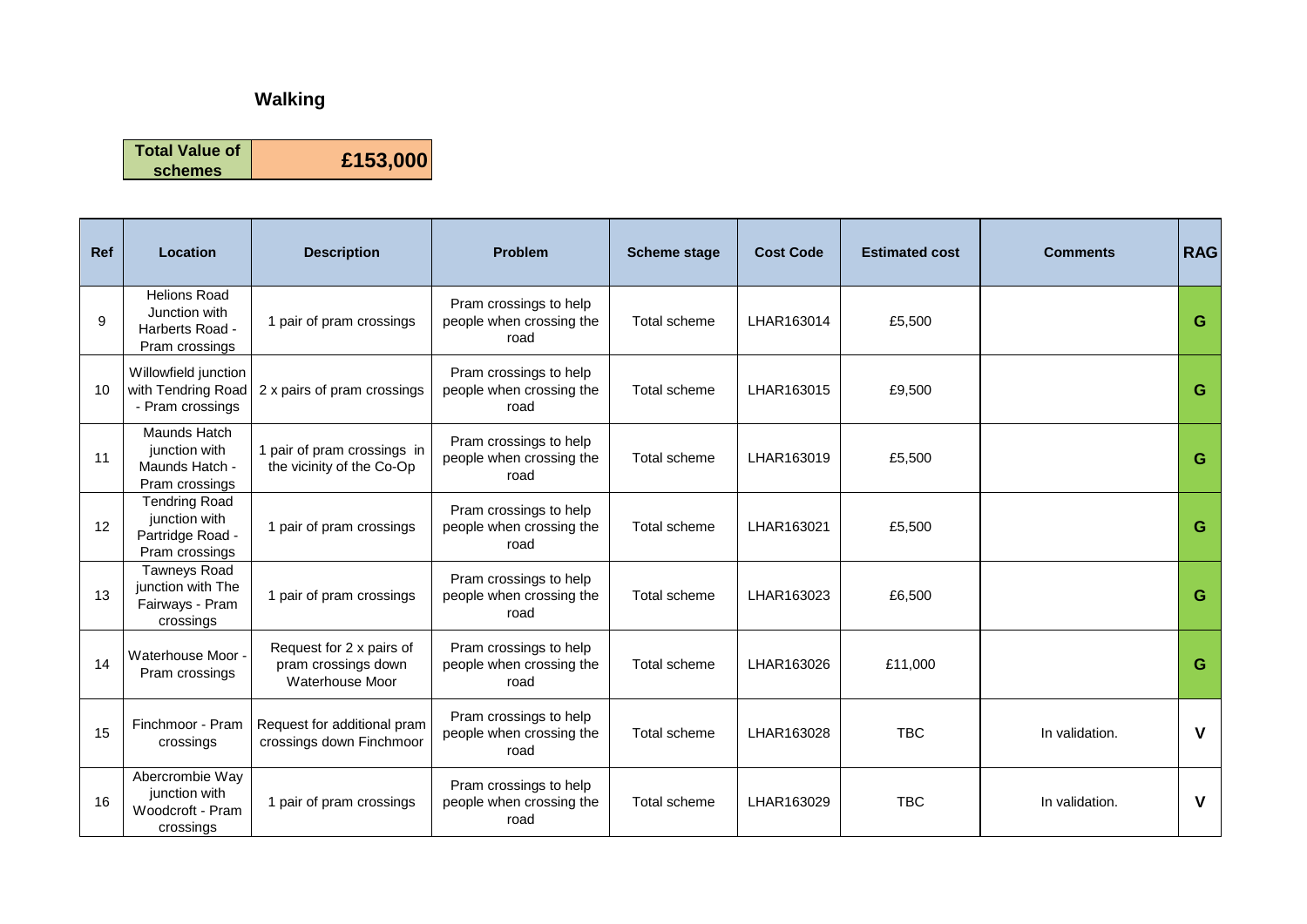| <b>Ref</b> | Location                                                                      | <b>Description</b>                                                    | <b>Problem</b>                                                                                                                           | <b>Scheme stage</b> | <b>Cost Code</b> | <b>Estimated cost</b> | <b>Comments</b>                                                                                                                                                                                            | <b>RAG</b>   |
|------------|-------------------------------------------------------------------------------|-----------------------------------------------------------------------|------------------------------------------------------------------------------------------------------------------------------------------|---------------------|------------------|-----------------------|------------------------------------------------------------------------------------------------------------------------------------------------------------------------------------------------------------|--------------|
| 17         | <b>Harberts Road</b><br>junction with Fourth<br>Avenue                        | Request to improve the<br>current pedestrian refuge                   | The current pedestrian<br>refuge is restricted for<br>pedestrians as there is a<br>high mast beacon in the<br>middle                     | Feasibility         | LHAR163030       | <b>TBC</b>            | In validation.                                                                                                                                                                                             | V            |
| 18         | Muskham Road<br>outside the<br>Museum - Pram<br>crossing                      | 1 single pram crossing to<br>take pedestrians across to<br>the Museum | There is a pram crossing on<br>one side of the road but not<br>to the Museum side                                                        | <b>Total scheme</b> | LHAR163032       | <b>TBC</b>            | In validation.                                                                                                                                                                                             | $\mathsf{V}$ |
| 19         | Church Langley<br>Way - between<br>Minton Lane and<br><b>Tickenhall Drive</b> | Request for a zebra / tiger<br>crossing                               | Difficulty for pedestrians to<br>cross the road. The<br>requested location would<br>link up two cycleways                                | Feasibility         | LHAR173004       | <b>TBC</b>            | The PV2 has been completed<br>and the site falls marginally<br>short of meeting the criteria.<br>The speed surveys also<br>indicate that the road is too fast<br>for a crossing to be safely<br>installed. | R            |
| 21         | <b>Entrance to Church</b><br>Gate School - Pram<br>crossings                  | 1 pair of pram crossings                                              | The entrance to the school<br>has no pram crossings<br>making it difficult for people<br>pushing a pram/ wheelchair<br>to cross the road | Total scheme        | LHAR163003       | £4,000                |                                                                                                                                                                                                            | G            |
| 22         | Miles Close junction<br>with Herbert's-<br>Pram crossings                     | 1 pair of pram crossings                                              | pram crossings to help<br>people when crossing the<br>road                                                                               | Total scheme        | LHAR163004       | £5,500                |                                                                                                                                                                                                            | G            |
| 23         | Shawbridge<br>junction next to sign<br>for houses 132-152-<br>Pram crossings  | 1 pair of pram crossings                                              | pram crossings to help<br>people when crossing the<br>road                                                                               | Total scheme        | LHAR163008       | £5,500                |                                                                                                                                                                                                            | G            |